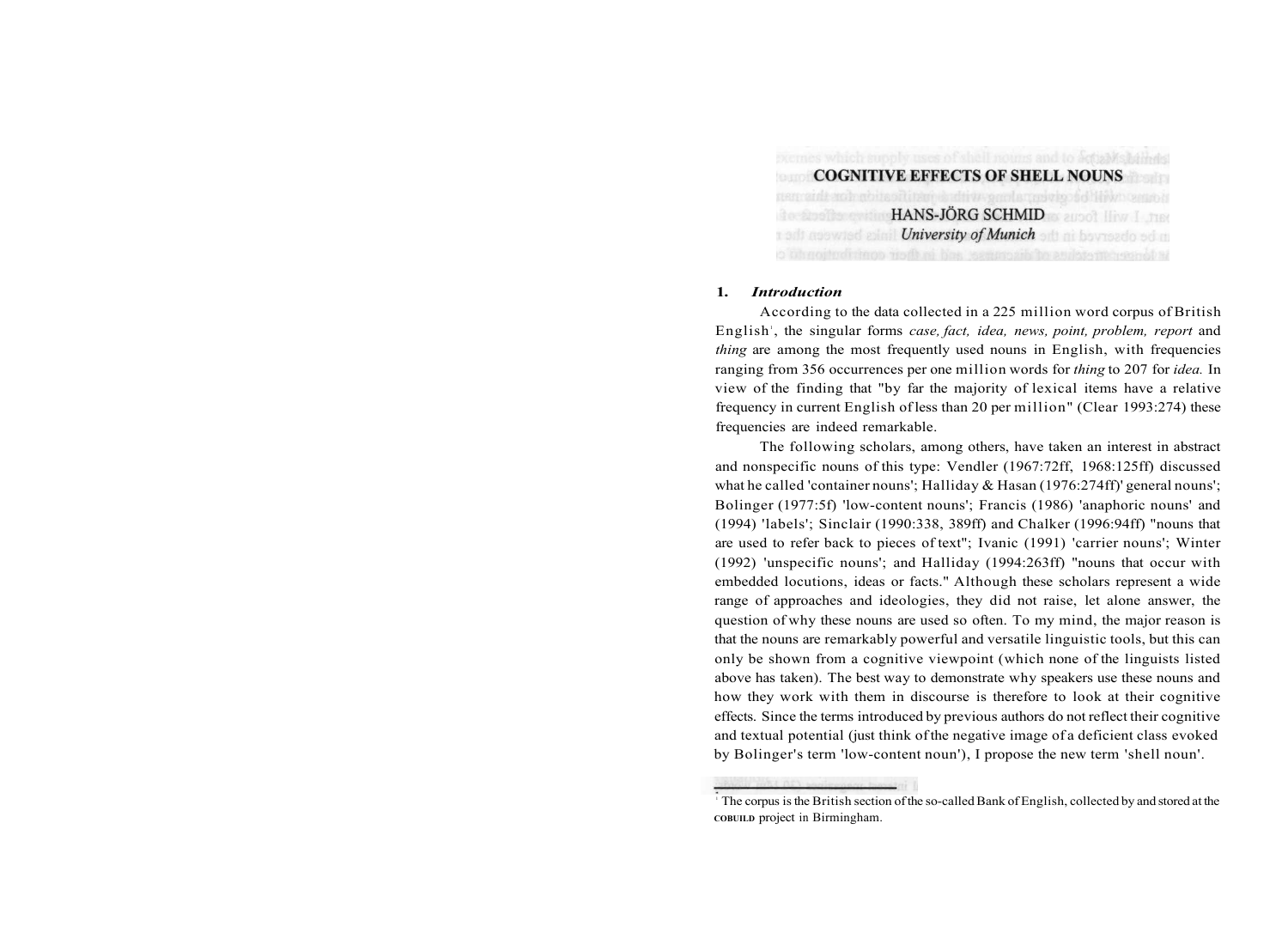As will emerge in the course of this paper, a second prerequisite for the proper study of the use of shell nouns, besides the cognitive stance, is a contextual and discoursal approach. To meet this requirement, the research reported here is based on a systematic contextual analysis of shell nouns in the corpus mentioned above (Schmid, Ms.).<sup>2</sup>

In the first section of this paper, a description and delimitation of the class of shell nouns will be given, along with a justification for this name. In the second part, I will focus on the most important cognitive effects of their use. These can be observed in the sentential and textual links between the nouns and clauses or longer stretches of discourse, and in their contribution to conceptual packaging as well as to the perspectivisation of cognitive content.

## **2.** *What are shell nouns?*

To give a first idea of what shell nouns are, here is an exemplary list of the five major subcategories of shell nouns, whose division has been determined by inductive reasoning on the basis of the corpus data:

Subcategory Examples offlion rou OS ment again to dailand toomus or youngering Fact, thing, problem, reason, result, difference, upshot, snag Factual Linguistic News, message, report, declaration, order, rumour, legend Idea, notion, belief, knowledge, assumption, aim, plan, hope Mental Possibility, probability, ability, obligation, need, truth, permission Modal Eventive Act, process, move, measure, reaction, attempt, trick tedt source" (BAR-3001) welled ateau (B080 SED-0001) -infants subsidiary and th

Though helpful as an introduction, such an extensional definition is rather misleading, because the class of shell nouns is open-ended and the nouns themselves make up only part of what is at stake here. What is more important is the way they are used. The nouns themselves do not have the stable and inalienable property of *being* shell nouns, but they have the potential for *functioning* that way. Therefore the class of shell nouns cannot be defined by properties inherent

Why speakers use these nouns and

in the nouns, but only by functional properties. The nouns themselves, *qua* lexemes in the dictionary of English, are better thought of as 'potential suppliers of shellnoun uses' than as 'shell nouns' as such. To avoid this long-winded expression, however, I will use the term 'shell noun' with systematic ambiguity to refer to both the lexemes which supply uses of shell nouns and to actual shell-noun uses.

Given that shell-nounhood is determined by the way speakers put nouns to use, it seems reasonable to introduce two examples of shell nouns in typical contexts as reference-points for the further discussion:

- (1) **The problem** is that the water companies are as loath since privatisation as they were before it to transfer the reservoirs of surplus water to where they are needed, (**PAPERS)**
- (2) **The problem** was to safeguard the many civil radar sites round Britain from encroachment by property development, (**NEWSCI)**

**•** 

Like all examples in this paper that are not explicitly marked as invented, (1) and (2) are authentic passages taken from the **COBUILD** corpus (see footnote 2 for the references to the parts of the corpus given in small capitals). The noun phrases headed by shell nouns are printed in boldface type, and what I will call their 'contents', i.e. what the nouns are linked up with, is underlined.

The two examples demonstrate that the relation between shell nouns and the concepts they activate in given uses is variable. What the noun *problem* conveys in the two examples (or, in cognitive terminology, what kind of conceptualisations it activates in the speech participants) is not the same. This variability is not a case of polysemy. The difference between (1) and (2) is not due to the fact that the lexeme *problem* has several distinguishable senses. Rather it is due to the fact that the actual conceptual significance of the noun emerges only from its interaction with the context. Shell nouns are, as Ivanic (1991) aptly puts it in the title of her paper, "nouns in search of a context".

I would not go as far as Ivanic, however, who would claim that the *meanings*  of *problem* in these two examples are what the underlined passages express. In contrast, I hold the view that the noun *problem* only provides conceptual shells, and that these are filled in by two different *contents* in the two examples. This gives rise to the activation of two different conceptualisations, which are temporary and ephemeral in nature because they are only relevant for one particular speech situation.

In February 1997, when the data for this research was retrieved, the corpus had the following composition: transcribed recordings of spoken conversation (20.18 million words; henceforth referred to as SPOKEN); junk mail, brochures, leaflets, newsletters etc. (4.72m words; EPHEM); transcripts from BBC broadcasts (18.52m words; BBC); fictional and non-fictional British books (42.13m words; BOOKS); issues of *Today, The Times, The Guardian, The Independent* newspapers (91.07m words; PAPERS); issues of general and special interest magazines (30.14m words; MAGS); issues of *The Economist* (12.13m words; ECON); issues of *The New Scientist* (6.09m words; NEWSCI).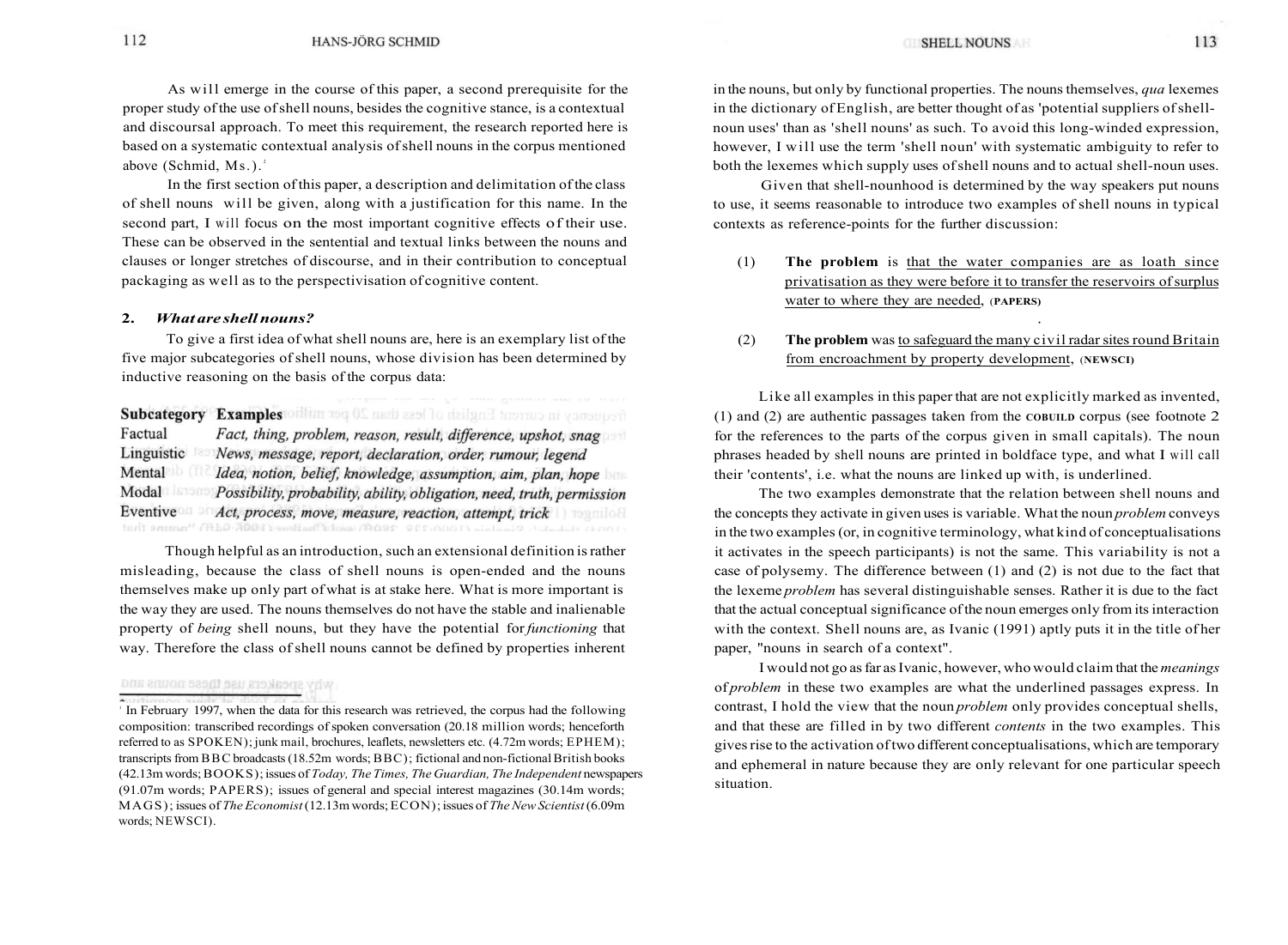In this respect, then, shell nouns are more context-dependent and variable than 'normal' open-class nouns like *girl, game* or *democracy.* On the other hand, they are less variable than deictics in anaphoric function, e.g. *it, this, that* profiling the primary figure in a relation as 'thing' (in Cognitive Grammar terminology), or acting as clausal subjects in so-called 'extended reference' (in Halliday & Hasan's terms, 1976:52f, 66f). The reason is that, as do other nouns, shell nouns also have a stable denotational part: although each noun can be used to describe an enormous variety of cognitive entities, it is also true that *problem* is always used to describe unpleasant or unwelcome states of affairs, *advantage* pleasant states of affairs, *idea* mental entities and *statement* acts or contents of assertive utterances. This shows that shell nouns do have some potential for the characterisation of cognitive content. A similar potential can hardly be attributed to the deictics, whose denotation does not go beyond situation- and contextdependent dimensions like spatial and emotional proximity.

Because of their context-dependence, isolated uses of shell nouns do not activate conceptualisations that are experienced as saturated thoughts (cf. 3.2.1 below). Therefore speakers must link them to clauses or even longer stretches of text. While minimalist expressions such as *look at that boy* can activate fairly specific conceptualisations even without contexts, analogous expressions involving shell nouns such as *look at that fact* or *imagine that belief* somehow seem vacuous and empty. The corpus analysis that I have carried out has shown that speakers forge the links between shell nouns and the clauses or passages which function as shell contents by a fairly small number of either grammatical or textual means. Examples (1) and (2) represent the frequent case of a grammatical link established by the copula relation between an NP headed by a shell noun and a clause functioning as subject complement. This type is listed as Pattern A in the survey of the four most frequent types of links (see Table 1).

In pattern B, the shell content is expressed by a clause that functions syntactically as a postmodifier which stands in what has traditionally been called an appositive relation to the head of the NP realised by the shell noun (cf. Quirk et al. 1985:1260ff, 1271ff, 1321; see 2.2.2 below for the Cognitive Grammar perspective on this construction). *That-*clauses and *wh*-clauses as well as infinitive clauses occur in this function. In pattern C, the link between shell noun and shell content is created by anaphoric items, mainly *the, this, that, other, same* and *such.* And in pattern D, the link extends over three groups of elements. The pronouns *this, that* or *it* mediate between the passages of text which spell out the shell contents and the shell nouns. These pronouns function syntactically as subjects in equational clauses and refer back to the shell contents in extended reference. They transfer this reference via the linking verb *be* to the shell NP

which functions as secondary figure, or 'subject complement' in traditional terminology, in the clause structure. In a way, then, pattern D is a blend of the purely equational type A and the purely anaphoric type C.

SHELL NOUNS

| Type<br>of link | Lexico-grammatical pattern       | Example<br>STRITTI DHOM                                          |
|-----------------|----------------------------------|------------------------------------------------------------------|
| A               | Shell $NP + be + complementing$  | (3a) The idea was that the United                                |
|                 | that-, wh- or infinitive clause  | Nations arms embargo on                                          |
|                 |                                  | ex-Yugoslavia should be lifted to enable                         |
|                 |                                  | the Bosnian Muslims to get the heavy                             |
|                 |                                  | weapons they need. (ECON)                                        |
| В               | Shell noun $+$ postmodifying     | (3b) Body Shop rallied 6p to 230p                                |
|                 | that-, wh- or infinitive clause  | following news that founder Anita                                |
|                 |                                  | Roddick may take legal action over the                           |
|                 |                                  | US business ethics row. (PAPERS)                                 |
| C               | Referring item $+$ (premod) $+$  | (3c) Mr Ash was in the clearest possible                         |
|                 | shell noun as head of NP         | terms labelling my clients as anti-                              |
|                 |                                  | semitic. I hope it is unnecessary to say                         |
|                 |                                  | that this accusation is also completely<br>unjustified. (PAPERS) |
|                 |                                  | e i Bistika                                                      |
| D               | Referring item as subject $+$ be | (3d) I won the freshmen's cross-country.                         |
|                 | + shell NP                       | - Mm. That was a great achievement                               |
|                 |                                  | wasn't it? (SPOKEN)                                              |

Table 1: Common Shell Noun Patterns

A further frequent pattern, whose occurrence is however limited to a smaller number of shell nouns, is the pattern "shell noun + postmodifying appositive *of-*PP", as in the invented examples *the problem of raising money, the idea of going out* or *the question of where to go.* 

It is interesting to look at uses of shell nouns in patterns A and B from a mental-space theoretical point of view (Fauconnier 1994, 1997). Although Fauconnier does not mention nouns as possible 'space builders' (1994:17, 1997:39f), the shell nouns in examples (3a) and (3b) (inside Table 1) can undoubtedly be credited with this function. Thus the NP *The idea* in (3 a) sets up a mental space of 'beliefs' in the same way as verbal space builders like *he believed*  or *he planned* do. The underlined passage represents the companion clause (Fauconnier 1994:22) which specifies the elements and relations holding in that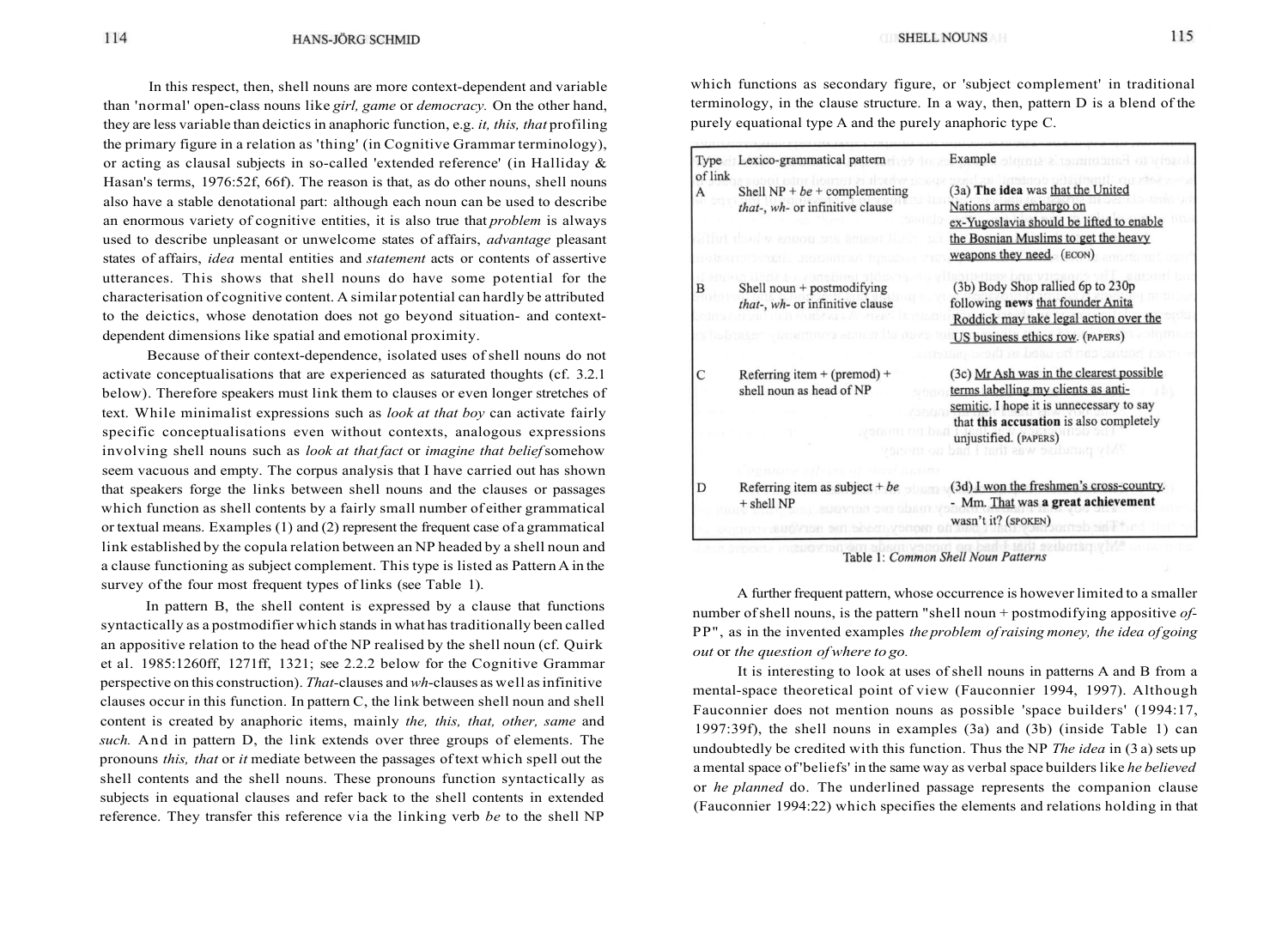space. Since the clause provides the internal structure of the 'belief space set up by *the idea,* the clause can also be regarded as the focus space and the NP as the base space (Fauconnier 1997:38, 49f). The two are connected via the identity connector, the copula *be.* The connection in example (3b) corresponds even more closely to Fauconnier's simple examples of verbal space builders. Here the NP *news* sets up 'linguistic content' as base space which is turned into focus space in the *that*-clause in structural and conceptual analogy to expressions of the type *he said + that*-clause or *she told me* + *that*-clause.

According to the description so far, shell nouns are nouns which fulfill three functions at the same time: temporary concept formation, characterisation and linking. The capacity and statistically observable tendency of shell nouns to occur in patterns A and/or B provide a way of putting this functional and therefore subjective definition on an objective grammatical basis. As is shown in the invented examples in (4) and (5), not all nouns, not even all nouns commonly regarded as abstract nouns, can be used in these patterns.

- (4) The fact was that I had no money. \*The boy was that I had no money. \*The democracy was that I had no money. ?My paradise was that I had no money.
- (5) The fact that I had no money made me nervous \*The boy that I had no money made me nervous. The democracy that I had no money made me nervous. \*My paradise that I had no money made me nervous.

Only nouns which can occur in patterns A and/or B will be regarded as shell nouns in this paper.

In view of the interest of cognitive linguists in metaphors and their explanatory powers (Ungerer & Schmid 1996:143ff), it will not be out of place to close this section with a brief outline of the mapping underlying the term 'shell noun'. The shell metaphor is obviously a variant of the container-metaphor. Shell nouns are thought of as providing conceptual shells for complex chunks of information which are expressed by clauses or longer stretches of text. These in turn are seen as the 'contents' which fill in the nominal shells. Readers familiar with Vendler's work (1967, 1968) will have noticed that a similar image is exploited in his notion of 'container nouns', though he maps it onto the syntax of the nouns in a different way.

I find the shell metaphor helpful and illuminating mainly for two reasons. First, shell nouns help speakers to carry their contents along as they move on in discourse. Discourse without shell nouns, especially expository discourse on abstract topics (for example, scientific topics) would be like an egg-and-spoon race without egg shells. We would not be able to take along all these awkwardto-remember, hard-to-control chunks of information, if not for the conceptual boundaries provided by the nouns. Second, real-world shells tell us something about what is inside them: looking at egg shells, nut shells or the shells of mussels or tortoises, we have an idea of the types of object or organism that will presumably be found inside. Similarly, although their contents are variable, shell nouns give us an indication of the type of cognitive entity they represent, or more precisely, of how the speakers want the hearers to understand the contents; they function, as Francis (1994) has called it, as "labels". Going back to (1) and (2), for example, the speakers portray the information given in the *that*-clauses as something unwelcome, as negatively evaluated states of affairs with potential detrimental effects, in short as *problems.* They could also have shelled the same states of affairs in positive terms by using NPs like *the advantage (is that)* or *the good thing (is that),* or in emotionally neutral terms, by using such nouns as *idea, truth*  or *point* as heads.

# **3.** *Cognitive effects of shell nouns*

I will now turn to the main purpose of this paper, an illustration of some of the more intriguing cognitive effects of the use of shell nouns. I have arranged the cognitive effects in three groups, although it must be emphasised that all these aspects interact with each other and are normally at work at the same time.

# 3.1 *Co-activation of information and control of information selection*

We have seen that the conceptualisations evoked by shell nouns must be activated together with the conceptualisations evoked by their contents. From a cognitive point of view, this constraint on the use of shell nouns raises two questions: first, how do speakers trigger such a co-activation, and second, how do they ensure that the 'right' chunks of information are co-activated?

Essentially, the first question has already been answered above. Speakers trigger co-activation by establishing the grammatical and textual links listed in Table 1. At first glance it may seem surprising that such a heterogeneous group of nouns should be earmarked for an apparently equally mixed set of lexicogrammatical patterns. Closer inspection of the patterns suggests, however, that all four of them establish a relation of identity between the cognitive entities they link. Starting with pattern A, these copula constructions equate primary and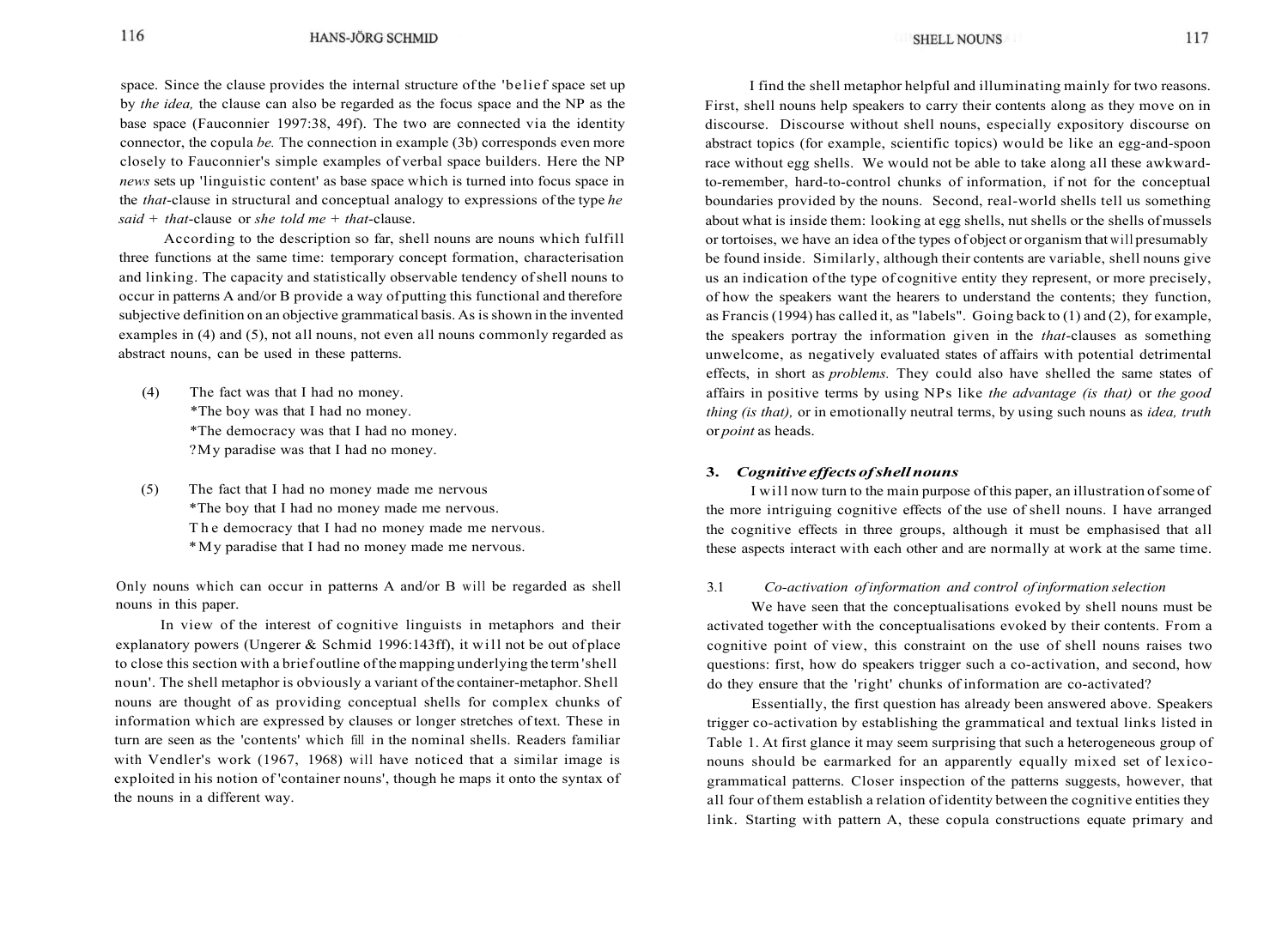secondary figures in relations (Langacker 1987:77). How strong the potential of the copula for construing two entities as identical actually is can be gleaned from the fact that it can even serve as an identity connector between different mental spaces (Fauconnier 1994:143ff; 1997:41). According to Quirk et al. (1985:1300ff), the relation between linguistic units in apposition, i.e. the relation underlying pattern B, is identity of reference, and the same relation has traditionally been ascribed to the anaphoric relation involved in pattern C. We must be careful with these claims, however, because they are based on typical examples of apposition and anaphora respectively, which involve only NPs and other referring expressions. In the lexico-grammatical patterns at stake here, 'reference' in any strict sense of this term cannot be at work because the clauses and text passages that function as shell contents are not referring expressions but whole propositions. Therefore I prefer to think of the underlying relation not as 'identity of reference', but in a more cognitive spirit, as 'experiential identity'. This notion is used here to describe the impression of language users that shell nouns and shell contents are about the same thing and must therefore be activated together.

As far as patterns A and B are concerned, the second question concerning the control of information selection has a straightforward answer. Here the grammatical relations control and determine which information is selected for co-activation. The question is much less easy to answer with regard to patterns C and D. Often pieces of information that are too complex to be rendered by single clauses occur as shell contents in these patterns. The distance between shell nouns and shell contents is often much greater than in patterns A and B, not just structurally speaking but also with respect to real time in speech and with respect to space in written language. To find out how the right chunks of information are selected in these patterns, it will be helpful if we first look a little more closely at the grammatical links. In (6) below, two more examples of pattern B uses are given:

(6) The quoting of **Lord Rayner's remark** that "government has to provide services which no sane business would undertake" hits upon **the virtually unchallenged, but unproven premise** that all services can be run on business lines, (**PAPERS)** 

While these two instances of shell nouns also include grammatical clues for the co-activation of their shell contents, these must not blind us to the semantic links that support them. Like real-world shells, the two shell nouns *remark* and *premise* have gaps in their structures. These specific semantic gaps are matched and filled in by the shell contents in the same way that the kernel of a walnut fits into its shell. Being derived from a speech act verb, the linguistic shell noun *remark,* for example, includes a structure-inherent semantic gap where the propositional content of the assertive speech act fits in. This propositional content is expressed by the shell content, which is realised by the quotation introduced by *that.* Shell noun and shell content dovetail nicely.

The claim that shell nouns have structure-inherent semantic gaps is also compatible with mental spaces theory. Once a mental space has been set up by a space builder, it is perfectly natural for it to be "filled up" and provided with a matching internal structure by a companion clause (Fauconnier 1994:19f). *Remark*  in (6) sets up a 'linguistic content' space which is naturally filled up by the quotation. The second shell noun *premise,* a modal concept, sets up a mental space involving the domains 'belief, 'linguistic content' and 'contingency'. It creates a gap that is earmarked for an idea or statement which is accepted as being true and can serve as the argumentative basis for a claim; this gap is filled by the indirect report expressed by means of the *that*-clause*,* namely *all services can be run on business lines.* 

A similar kind of dovetailing between cognitive dimensions inherent in the shell noun and matching information provided by the shell content also controls the interpretation of anaphoric links. Examples of pattern-C and pattern-D uses are given in (7) and (8) respectively:

- (7) The company said yesterday that it would sell or close its 12 remaining abattoirs, was cutting chicken production from over three million birds a week to two million, and had abandoned property trading. **These measures** resulted in an extraordinary charge of pounds 92 million, which wiped out the year's profits, **(PAPERS)**
- (8) .. five years ago Julie's legs were as thin as my arms but when she went to the boarding school she really improved. With all the physiotherapy and swimming she built herself up and has been managing to walk using a frame. That is **a marvellous achievement. (PAPERS)**

As part of its stable semantic structure, the eventive shell noun *measures* in (7) creates a gap that must be filled by goal-oriented activities carried out by official agents. This gap is matched by the information given in the underlined section of the previous clause. It is not a problem in the interpretation of this example that what is marked as shell content functions as focus of *The company said that*  which sets a mental space 'linguistic content'. The internal structure of this space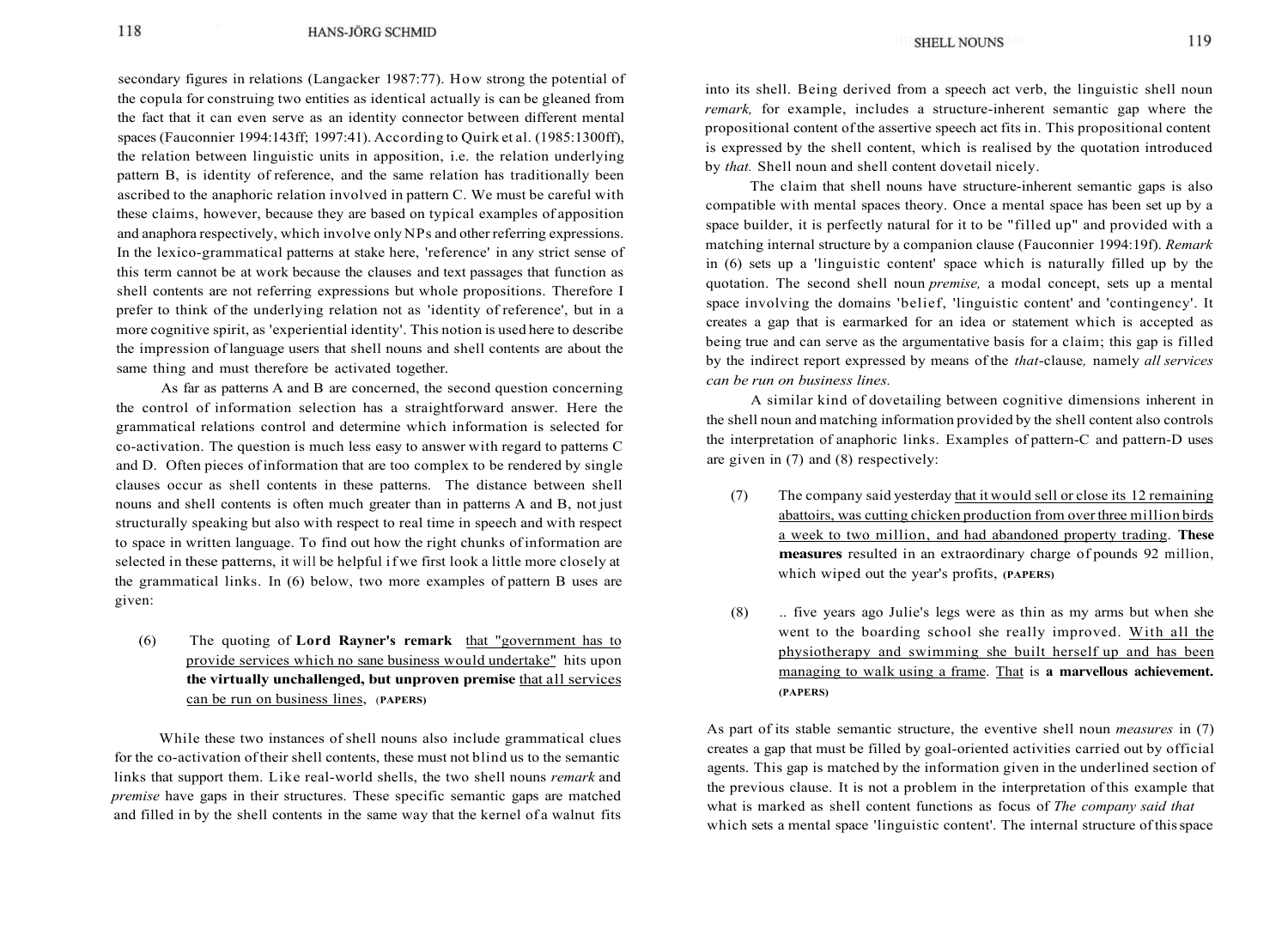is construed as representing statements about future, present and past activities by the verb forms *would sell, was cutting* and *had abandoned.* The connection established by *these measures* must thus be seen as operating across different spaces, linking the space of real activities to the space of projected activities. Needless to say that this transspatial connection goes unnoticed by language users.

The noun *achievement* in (8) gaps a successfully accomplished activity. Again this type of conceptual entity is matched by the information given in the preceding sentence. The selection of information for co-activation is therefore well controlled.

#### 3.2 *Temporary conceptual packaging*

3.2.1 *Conceptual partitioning.* My notion of 'conceptual partitioning' is related to Talmy's (1991) rather than Fauconnier's (1997:38 *et passim)* conception of the term. Talmy argues that clauses contribute to the conceptual partitioning of events to the effect that what would otherwise be a continuum, e.g. in space, time or other dimensions, is experienced as one bounded conceptual entity. According to Talmy (1991:483), there are various alternative construals of such entities with regard to their granularity. What I would like to claim is that shell-content relations partition two different types of conceptual entities: the *that-, wh-* or infinitive clauses (which express what I call the shell content in patterns A and B) partition cognitive entities representing **EVENTS** or **ABSTRACT RELATIONS**. 3 These entities resemble 'saturated thoughts' (in Fregean terms), in the sense that they represent full propositions that do not depend on further information in order to be experienced as being conceptually complete. The shell nouns themselves, on the other hand, because they are nominal elements and function as heads of NPs, cause information to be partitioned as concepts, i.e. as 'unsaturated' cognitive entities, which cannot evoke full-fledged thoughts corresponding to propositions (see Asher 1993:25).

Let us look at authentic data to flesh out these claims. (9) below is an example of the most frequent lexical instantiation of pattern A, the collocation *the fact that-clause.<sup>4</sup>* 

(9) The siskin is an exceptionally pretty, small green bird, a sort of pocket version of the greenfinch. Twenty years ago it was uncommon in England. **The fact** that it is now very much a regular winter visitor is due almost entirely to the efforts of amateur bird feeders, (**EPHEM)** 

The *that*-clause in (9) represents a complex cognitive entity, namely a **FACT** (in the loose technical sense of the term described in footnote 3). More precisely - and it will be shown in  $\S$ 3.3.1 how important it is to note this - it is portrayed by the speaker as a **FACT**. This kind of one-to-one mapping between clauses and complex, proposition-like cognitive entities representing **EVENTS** and **ABSTRACT RELATIONS** is so natural that it is usually taken for granted by linguists. Among those who draw attention to the relation are van Dijk & Kintsch (1983:37ff), Foley & van Valin (1985), Givón (1990:515 fn.1) and Talmy (1991:482f).

Being a noun, the shell noun *fact* itself does not partition off a complex and saturated **ABSTRACT RELATION** but a concept. Although other grammatical and functional factors also play a role (e.g. topicalisation and focusing, see §3.3.3), one can claim that this is even the main reason why the speaker uses it: he needs to cast the complex **FACT** to which it is linked into a concept because he wants to insert this **FACT** into a causal relation, in which the **FACT** *that it is now a regular winter visitor* is a result and *the efforts of amateur bird feeders* represent the cause.

In example (9), it would have been grammatically and pragmatically possible to leave out the concept-partitioner *the fact,* as is suggested by the acceptability of  $(9')$ :

(9') That it is now very much a regular winter visitor is due almost entirely to the efforts of amateur bird feeders.

In longer sentences expressing more complex relations, however, an omission of *the fact* or similar shell nouns results in an overload of the capacity

<sup>&</sup>lt;sup>3</sup> Building on the work of Lyons (1977:442ff), Quirk et al. (1985:202ff), Horie (1991:234), Asher (1993:15ff) and Halliday (1994:250), I see EVENTS as physically perceivable complex cognitive entities (corresponding to Lyons' 'second-order entities') and abstract relations as mentally conceivable cognitive entities (Lyons' 'third-order entities'). Furthermore, I subdivide EVENTS into ACTIVITIES (agentive, dynamic), PROCESSES (non-agentive, dynamic) and STATES (nonagentive, non-dynamic), and ABSTRACT RELATIONS into FACTS (states of affairs). POSSIBILITIES (possible facts), IDEAS (objects of thought) and UTTERANCES (linguistic expressions of ideas). This categorization is derived from the data on shell nouns and tailored for their description. It is not intended to be a generally valid inventory of cognitive entities.

<sup>&</sup>lt;sup>4</sup> To give at least a vague idea of the observed frequencies, here are the results for the five top scorers of the corpus query "N+that/CONJ" in the 225m word corpus: fact that 26106 occurrences; evidence that 5007; idea that 4812; doubt that 4010; and belief that 3696.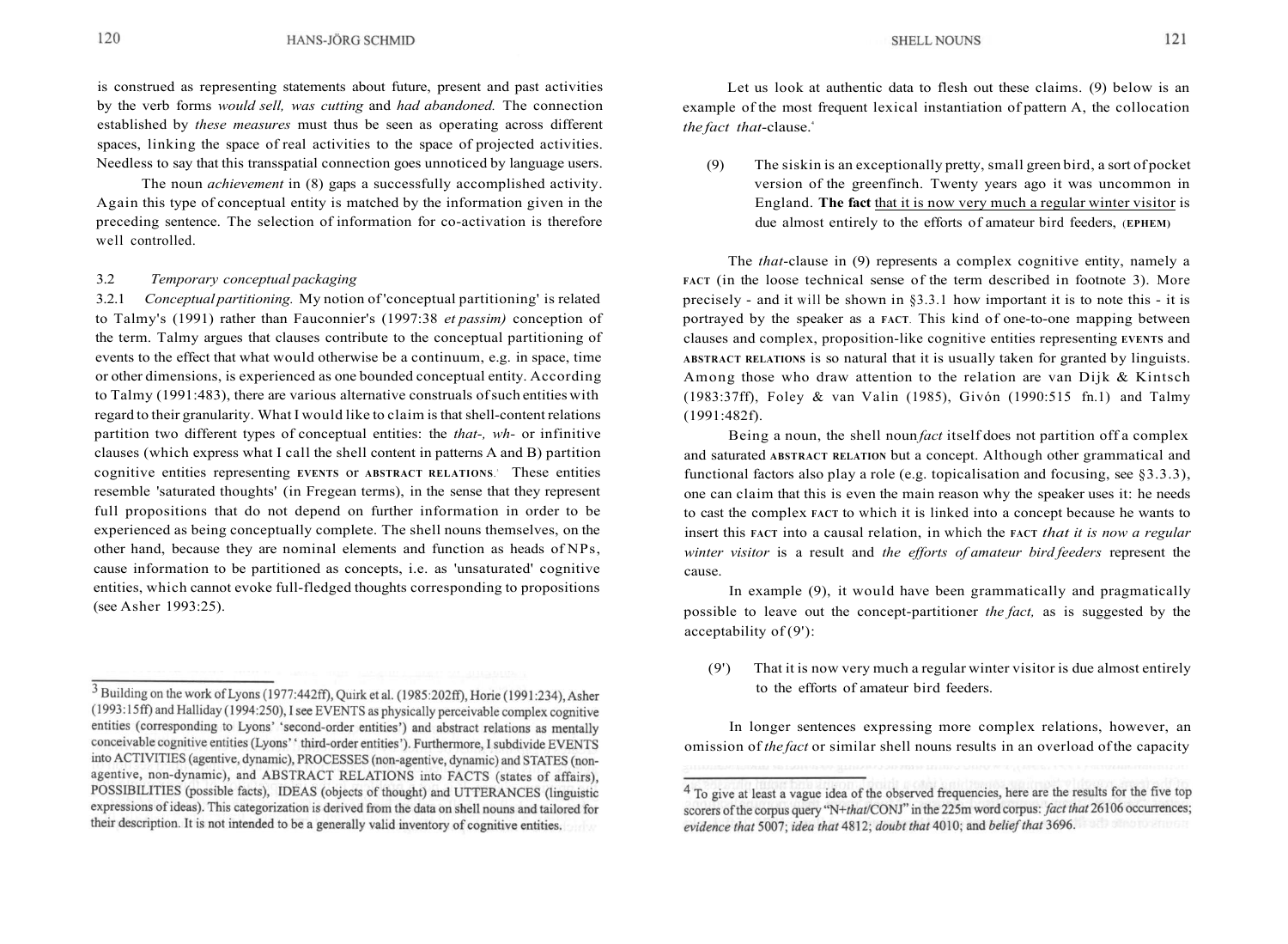of the short-term buffer. The hearer is then no longer able to keep track of what the speaker means. Example (10) is a case in point.

(10) **The** fact that the head of one of Nigeria's northern-based regiments, based in Kaduna. has already pledged support for President Babangida reinforces the view that the coup is ethnically-based, (**BBC)** 

Since the *that-*clause here contains quite a lot of information, hearers will only be able to process it if it is put into the conceptual shell provided by the noun. It is to this more simple, integrated element (see §3.2.3) that hearers can cling as they are reading on.

3.2.2 *Temporary reification of complex cognitive content as 'thing*'. The second sub-effect of conceptual packaging is also brought about by the use of a nominal expression for the description of a relation. How does the choice of a noun affect the conceptualisation of cognitive content? In Cognitive Grammar, the subjects in both (9) and (9)' are analysed as elaborations of the main-clause primary figure (Langacker 1991:439), one a 'normal' nominal and one a nominalisation of a relation. What, then, is the difference between the two?

Langacker's account does not answer this question. He explains such cases as (9) as "a correspondence between the profiles of two full nominals" (1991:432), here *the fact* and *that it is now a regular visitor.* He regards the correspondence as "a kind of apposition" and argues that "two nominals that designate the same conceived entity but describe it in different ways combine to form a higher-order, doubly-grounded nominal with the same profile" (ibid.). In the same context, he calls the clause "a reified proposition" and notes that it is a process with nominal construal which can also function alone as participant of the main clause (see (9)'). The reason why speakers tend to use doubly-grounded expressions as in (9) rather than simple ones as in (9)' is not addressed by Langacker.

I think that — besides the processing limitations mentioned earlier and the perspectivisation potential to be discussed in  $83.3$  — one consideration must play the main role here: speakers use two nominals, a noun phrase and a nominalised finite clause, side by side with one and the same profile, because noun phrases have a higher potential for reification than nominalised clauses. While Langacker treats the notion of reification mainly as a process involved in nominalisations (1991:33ff), I would claim that according to a literal understanding of the term, roughly 'turning something into a thing', nouns and noun phrases are better "reifiers" than nominalised clauses. Much more than nominalisations, nouns create the illusion, sometimes called hypostatization (Leisi 1975:25ff; Lipka

1992:16), that what they stand for is neatly bounded and even has a substance of its own. The reason, which I explain in more detail in Schmid (In Press), is that independently of their syntactic function (which seems to be Langacker's main criterion for 'reification'), nouns hypostatize experiences as 'things'. After all, it is precisely this recognition that underlies Langacker's view of the word-class of nouns (Langacker 1987). The ultimate cognitive source of this property of nouns is that prototypical nouns like *book, rattle* and *rope* represent (basic-level) categories of concrete things. My claim then is that speakers use the shell nouns because the cognitive entities represented by nouns are better 'things' than those represented by clauses. They are better to grasp, carry along and manipulate, and easier to understand, remember and insert into relations. Therefore they are better conceptual reference points (see van Hoek 1995) than clauses.

It is important to emphasize that in contrast to 'normal' full-content openclass nouns, the concepts partitioned and created by shell nouns, as well as the concomitant reification effects, are highly ephemeral. Both effects are on-line phenomena restricted to the actual use of a given shell noun in a given context.

3.2.3 *Conceptual integration.* The link of experiential identity between shell nouns and shell contents, and the equation of **EVENTS** or **ABSTRACT RELATIONS** with concepts, can only be established if all the details expressed as shell contents in clauses or sentences are integrated, condensed, or conflated in the single nominal concept. This means that an awful lot of information must be dropped, or perhaps better, can be dumped. This provides the necessary relief for short-term memory (Chafe 1994:119) or the short-term working buffer (van Dijk & Kintsch 1983:349).

This process can be observed best in cases of pattern C, because here the shell content is not mentioned alongside the shell noun, as is the case in patterns A and B. In example (7), for instance, the wealth of information rendered in the three co-ordinated clauses that function as shell content is reduced to the slim but fundamental information given by the shell noun *measures.* As a result of this conceptual integration, the speaker can use the information as a new startingpoint without putting too great a strain on his own and his hearers' processing capacities. The cognitive match between the gap in the shell noun and the shell content ensures that the information given in the latter is still semi-active or accessible and can be retrieved again at a relatively low activation cost (Chafe 1994:73). Especially in the topicalising patterns A and C (see  $\S 3.3.3$ ), combinations of shell nouns with demonstrative determiners should therefore be added to Ariel's (1990:73) 'accessibility marking scale' as marking higher accessibility than demonstratives alone, and to Gundel et al.'s 'givenness hierarchy' (1993:275) between activated and familiar information. Since their antecedents are less well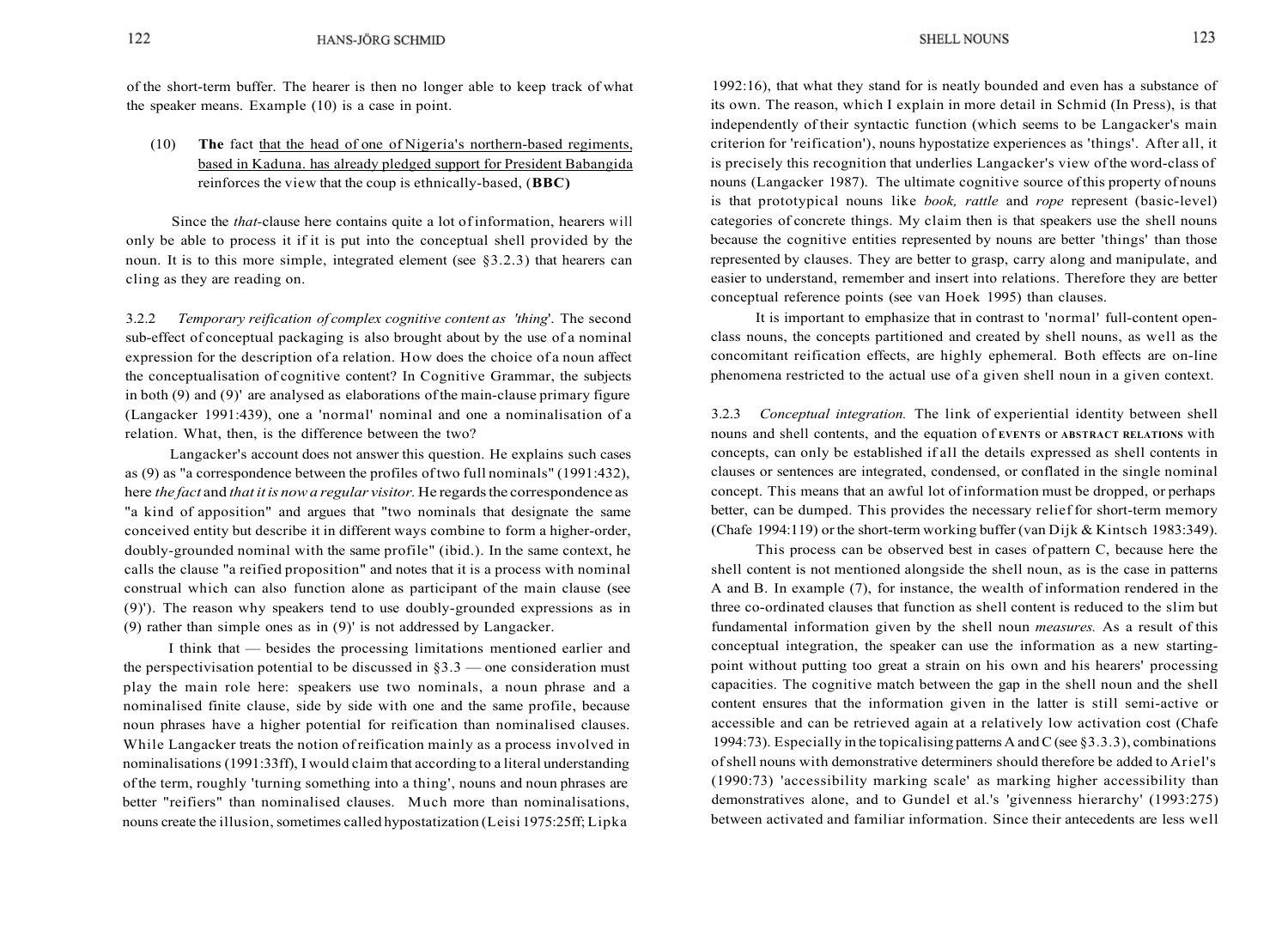bounded than the NPs typically discussed by Ariel and Gundel et al., they mark, however, a lower accessibility than demonstratives determining concrete NPs.

It should be mentioned that Fauconnier (1997:184ff) also works with the term 'conceptual integration'. However, it turns out that he has fairly specific phenomena of a different kind in mind. For Fauconnier, integration is the main process involved in what he calls the 'blending' of "two separate domains into a single structure with emergent properties within a third domain" (1997:22). Although we will see in the next section that shell-content relations can indeed be used to connect two separate domains, e.g. 'linguistic content' and 'reality' in example (7), the emergent properties of such links do not operate in an additional third domain, but invariably in one of the two original ones.

## **3.3** *Perspectivisation*

I use the term 'perspective' in a fairly loose, non-technical way here to refer to the way a speaker construes an **EVENT** or **ABSTRACT RELATION**. The notion is meant to include both cognitive and emotive aspects of utterances. I will try to show that by virtue of their balance between informational flexibility and conceptual stability, shell nouns are very powerful tools for the perspectivisation of cognitive content.

3.3.1 *Conceptual (re)construction.* On an informal level, conceptual construction can perhaps best be observed in the speeches, interviews and debates of politicians who tend to shell their own ideas and claims as *facts, truths, advantages* and *important points,* and the ideas of their political opponents as *theories, hypotheses, claims, problems, questions* and *dangers.* The potential of shell nouns for conceptual construction resides mainly in their stable denotation, which is exploited by speakers in the service of the characterisation function discussed in §1. Conceptual reconstruction occurs when someone throws a different light on one and the same chunk of information by shelling it with a different shell noun. An illustration of how inconspicuous such a characterisation can be is given in example (11):

(11) ... debate about Maastricht. The rest of Europe, they tell us, has not matched up to us and would have avoided many of their own domestic political embarrassments had thev done so. There may once have been a certain justice in **this claim,** (**PAPERS)** 

It is hardly imaginable that the persons who made the original utterances that are reported here intended them as *a claim,* i.e. as a tentative statement concerning a possible state of affairs. More likely they expressed their opinion with a commitment and an intensity which hardly justifies the shell *claim.* 

More often than not, this effect goes altogether unnoticed because we tend to overlook two facts. Firstly, all shell nouns, even the most general and unspecific ones such as *thing, point* and *fact,* have a meaning of their own. So conceptual construction is always at work. Secondly and more importantly, we tend to overlook the fact that the choice of shell nouns is completely up to the speaker of an utterance. As in example (11), the conceptualisation construed by a particular speech act noun, for example by *accusation, affirmation, promise* or *excuse,* may in fact not even coincide with the communicative intentions of the original speaker whose utterance is reported. Linguistic, and to an even greater extent, mental shell nouns like *hope, belief* or *plan* are always reflections of what the speaker imputes to the original speaker's or experiencer's thoughts and intentions. It is the speaker of a reporting utterance who defines the precise nature of the mental space in which the details of an **UTTERANCE** or an **IDEA** are spelled out.

Conceptual construction is also at work with factual and modal shell nouns, perhaps even in a more subtle way. Let me return to example (9) to show how. Looking closely at the central sentence from *The fact that...* to ... *bird feeders,*  one finds that the underlined shell content as such does not necessarily represent a **FACT**. The clause *that it is now very much a regular winter visitor* could just as well be the complement of a linguistic shell noun such as *news* or a mental shell noun such as *impression.* Strictly speaking, the speaker of (9) is in fact doing no more than making a claim or expressing a belief. Yet he manages to portray his belief as a **FACT** by two gambits: he collocates the *that*-clause with the noun *fact,*  which, although it is not always factive (Langacker 1991:32), definitely has factual qualities; and he inserts the *that*-clause in such a way into the clause structure, namely as clausal subject, that the information it contains is presupposed as being true. The truth value of the *that*-clause is not affected when the main clause is negated. In short, the speaker construes what is strictly speaking a 'non-fact' factively.

3.3.2 *Evaluation.* A second facet of perspectivisation is the evaluation of cognitive content from the speaker's point of view. Evaluation can be incorporated in the stable meaning of a given shell noun itself, as in *danger* in example (12), or can be expressed by premodifiers, as by *this rather timid approach* in the same example.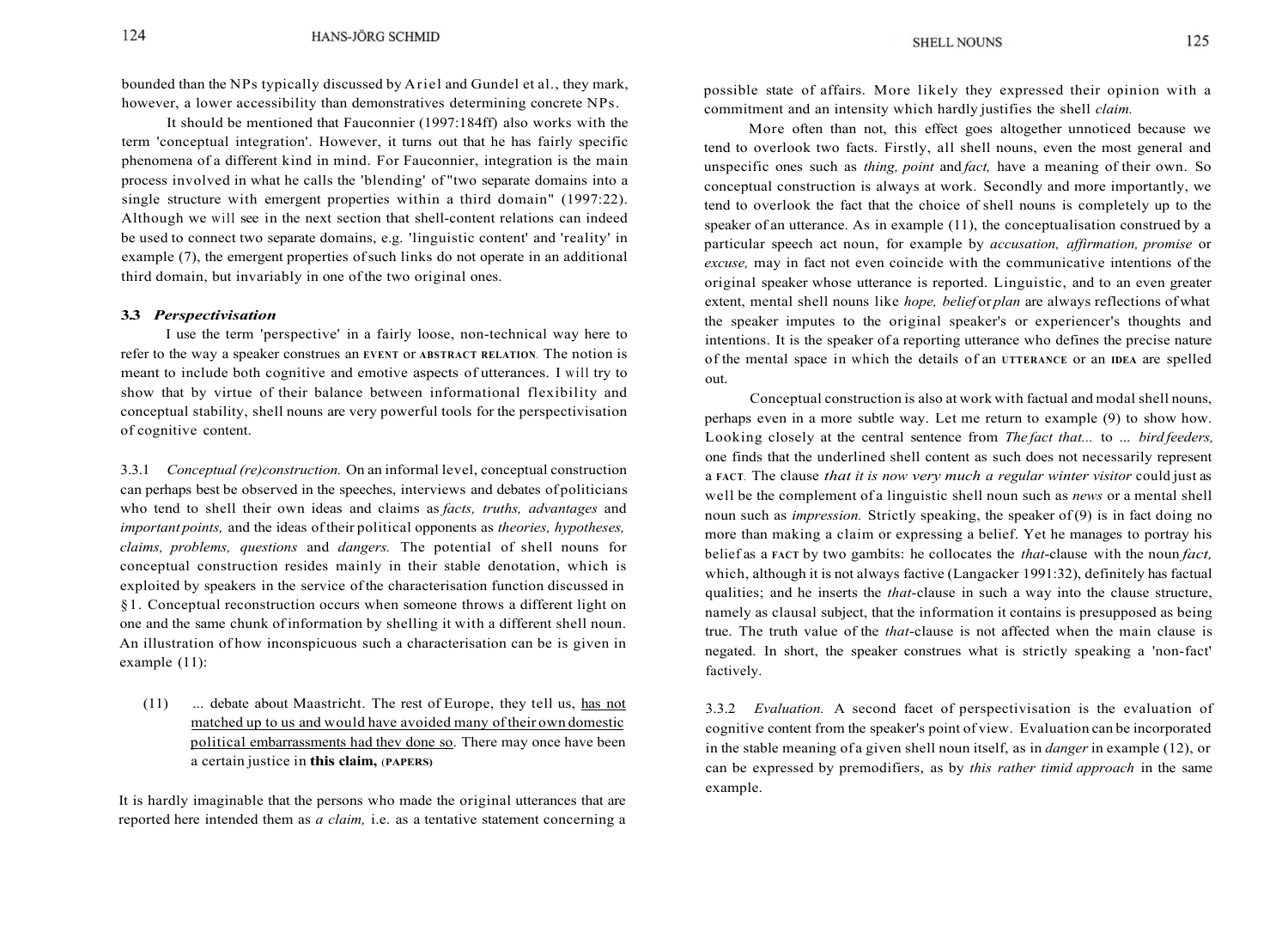(12) Sylvie Guillem, despite good looks and flawless technique, holds very few photocalls and favours the French photographer Gilles Tapie. However, the danger, with this rather timid approach, is that most ballet shots can end up looking the same, just one long arabesque<sub>2</sub>. (PAPERS)

Of course the two ways are often also combined as in (8) above, where both the noun *achievement* and the adjective *marvellous* express positive evaluations.

Since the structural constraints of English grammar allow for substantial modification of nouns while providing only limited means of modifying verbal information, the use of shell nouns greatly facilitates evaluative perspectivisations of cognitive content. Take for example the noun phrase **'the virtually unchallenged, but unproven premise** that all services can be run on business lines' in (6) above. It would be awkward, to say the least, to express such detailed evaluations by verbal or clausal means. That premodifiers are indeed mostly evaluative in nature can be illustrated by reference to a very small section of the corpus. In Table 2, all adjectives which were found to occur as premodifiers of the noun *question* in the pattern *That's*  $a + Adj + question$  in the spoken section of the corpus are listed with their frequencies:

| Mainly evaluative adjectives: |                                                                                                                                          |      |                         |
|-------------------------------|------------------------------------------------------------------------------------------------------------------------------------------|------|-------------------------|
| That's a                      | good                                                                                                                                     | (25) | question.               |
|                               | difficult                                                                                                                                | (5)  |                         |
|                               | interesting                                                                                                                              | (4)  |                         |
|                               | big                                                                                                                                      | (3)  |                         |
|                               | daft                                                                                                                                     | (2)  |                         |
|                               | hard                                                                                                                                     | (2)  |                         |
|                               | obvious                                                                                                                                  | (2)  |                         |
|                               | stupid                                                                                                                                   | (2)  |                         |
|                               | valid                                                                                                                                    | (2)  |                         |
|                               | crunch, dumb, eternal, fair, funny, general, huge,<br>intriguing, intrusive, major, real, rotten, terrible,<br>tricky, wonderful (all 1) |      |                         |
| Cohesive adjectives:          |                                                                                                                                          |      |                         |
| That's the                    | (5)<br>next                                                                                                                              |      | question.               |
|                               | other<br>(2)                                                                                                                             |      |                         |
|                               | differential(1)                                                                                                                          |      | TAGGA 701 berrenga ya n |

Table 2: Premodifiers of 'question'

The list shows that evaluative adjectives by far outweigh the only other class of adjectives found in this particular collocation, cohesive ones. In addition to evaluative and cohesive adjectives, mostly classifying ones like *classical, mathematical* or *philosophical* are found in other patterns and with other nouns, but these are on the whole also less frequent than adjectives with evaluative meanings.

3.3.3 *Topicalisation and focusing.* A final pair of effects of shell nouns that I can briefly discuss here is brought about by uses of shell nouns in pattern A. The best way of explaining the essence of these effects is to turn examples  $(1)$ ,  $(2)$ and (3a) into *wh*-clefts, which are among the prime examples of topicalising and focusing constructions. Abbreviated versions of the original examples and paraphrases with  $wh$ -clefts are given as  $(1)$ ',  $(2)$ ' and  $(3a)$ ' and  $(1)$ ",  $(2)$ " and (3)" below:

- (1)' **The problem** is that the water companies are loath to transfer the reservoirs of surplus water to where they are needed.
- (1) " What is problematic is that the water companies are loath to transfer the reservoirs of surplus water to where they are needed.
- (2) **' The problem** was to safeguard the civil radar sites from encroachment by property development.
- (2)" What was difficult was to safeguard the civil radar sites from encroachment by property development.
- (3 a)' **The idea** was that the United Nations arms embargo on ex-Yugoslavia should be lifted.
- (3a)" What they thought was that the United Nations arms embargo on ex-Yugoslavia should be lifted.

Like their close conceptual *wh-*cleft equivalents, the shell-content relations of pattern A do two things at the same time. First, since the clauses start out from the shell nouns that function as subjects, the information provided by them is construed as given, and marked as being accessible. I have already drawn attention to this topicalisation effect above (see  $\S 3.2.1$ ) with reference to Ariel's accessibility marking scale and Gundel et al.'s givenness hierarchy. The effect of topicalisation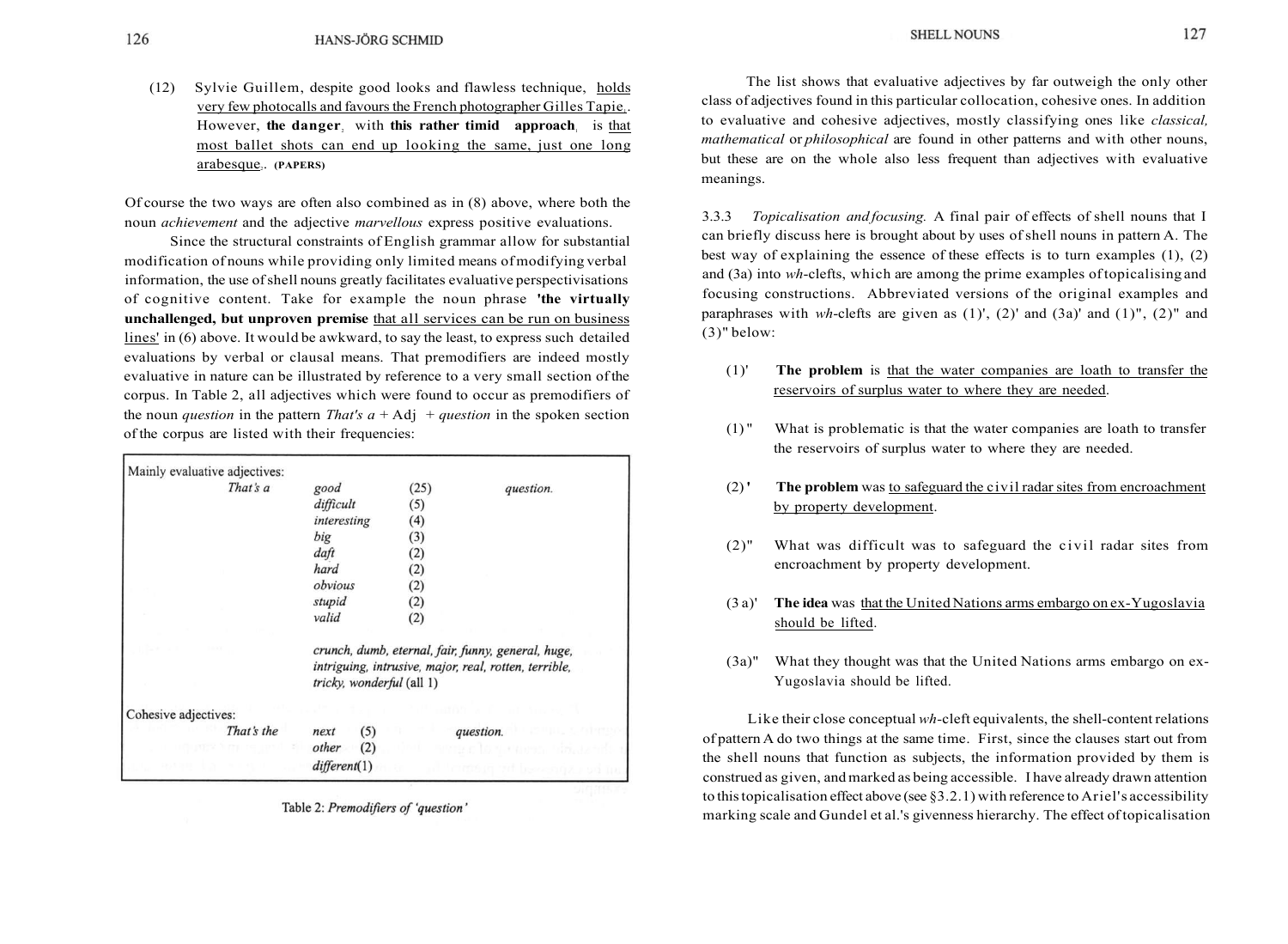is that the characterisational components of shell nouns are taken for granted by the hearer and not understood as being new and asserted, and therefore open to doubt. Whether 'presupposition' (in any technical philosophical or linguistic sense) is also at work depends on the stable meaning of the shell nouns and the patterns in which they are used.

A second, concomitant effect of the clause structure of pattern A is that the shell contents are highlighted for attention because they hold the prominent end-position. In contrast to pattern B, where shell noun and shell content together form the topic from which the speaker starts out, pattern A construes the shell content as new and particularly noteworthy. This point is also made by Tuggy (1996:724ff) who, in his discussion of the double-copula pattern *the thing is is (that)-*clause*,* claims that such constructions are examples of focus formulas (FF's). His FF category also includes some single-copula constructions (the type which I have identified as Pattern A). Tuggy says that

there is a gradation of FF-hood, which tends to correlate inversely with the amount of information included in the FF. *The thing (about it) is* is about as pure an FF as there is: its only function is to focus attention on the following clause. It means 'Hey!', and little or nothing else. Other NP's that add significantly more information do not tend to form FF's. (Tuggy 1996: 725)

The import of this claim is somewhat unclear. It might mean that nouns with specific meanings do not occur in Pattern A constructions. This is clearly not the case, however. My corpus data show not only that highly specific nouns like *upshot, snag, drawback, irony, hunch, gripe* and *paradox* are frequently found in such constructions, but also that some of them are virtually earmarked for them. *Upshot* and *snag,* for example, were found 313 and 784 times respectively in the 225 million-word corpus; of these, 105 and 250 occurrences respectively, that is roughly about one-third in both cases, were instances of the pattern *the+ N+ is/ was + that*-clause*.* 

Tuggy's comment might suggest however that the focusing effect of the pattern  $NP + is that$  tends to get lost to the extent that the noun heading the NP has a specific meaning. What this would mean, then, is that the focusing effect of my pattern A is only marked when fairly unspecific nouns like *thing* occur as shell nouns. I am not sure, however, whether this is really true. For one thing, even the five nouns used most frequently in this pattern, namely *problem* with 2672 recorded instances, *thing* with 1532, *truth* with 1235*, fact* with 1218 and *trouble* with 1034, do add information as well. Tuggy himself says that *thing*  means something like thing "in disconformity with something normal/established/ backgrounded", *problem* "Thing which is in disconformity with something

(established as) desired", and *fact* "Thing in disconformity with what is (only) believed/apparent" (1996:722). *Trouble* and *truth* are semantically and especially pragmatically, though not stylistically, more or less equivalent to *problem* and *fact* respectively. While it is true that the information conveyed by these nouns is backgrounded by topicalisation, it is all the more subtly fobbed off on the hearer, who takes it in but is told to concentrate on what is said in the clause that follows.

As for more specific nouns like *upshot, irony* or *paradox,* I entirely agree with Tuggy's claim that they attract more attention than *thing* or *fact.* The question, however, is whether this necessarily means that the attention is diverted from the following clause, subtracted from it as it were. Tuggy apparently subscribes to this view. His tacit idea seems to be that there is only a certain amount of attentionfocusing potential available. As a consequence, when the beginning of a sentence is comparatively salient, the end cannot be focused on in the same way as when the beginning is unspecific and therefore unsalient. My feeling is that speakers tend to pronounce focusing constructions of my type A with specific shell nouns as two intonation units, e.g. *the irony is ... that I have no money.* The same pronunciation pattern can also be observed with nonspecific shell nouns (as Tuggy himself also says, 1996:725), but it is typical of the semantically richer ones. This pattern allows speakers to invest the shell noun with a considerable degree of intonatory, and consequently informational, prominence, and still highlight the sentence-final clause for attention. Focus formulas with shell nouns that add specific information may thus be possible after all.

#### **4.** *Conclusion*

Most of the inevitable loose ends of this short paper lead into the textual domain. While I have tried to cover the conceptual and clause-relational cognitive effects of the use of shell nouns as well as space permitted, aspects pertaining to even larger chunks of discourse, for example their contribution to topic continuity and coherence but also their potential to signal topic shifts, have had to be neglected (see Schmid Ms.xh. 15.3). The effects of linguistic and mental shell nouns on, and their potential for, point-of-view management (see van Hoek 1995:333ff; 1997:ch.8) are another area that I have not been able to address here. I see the major merits of this paper in the introduction of a systematic linguistic framework for the description of a group of frequent nouns, and in the discussion of some of the more intriguing cognitive effects that may explain why they are used so often.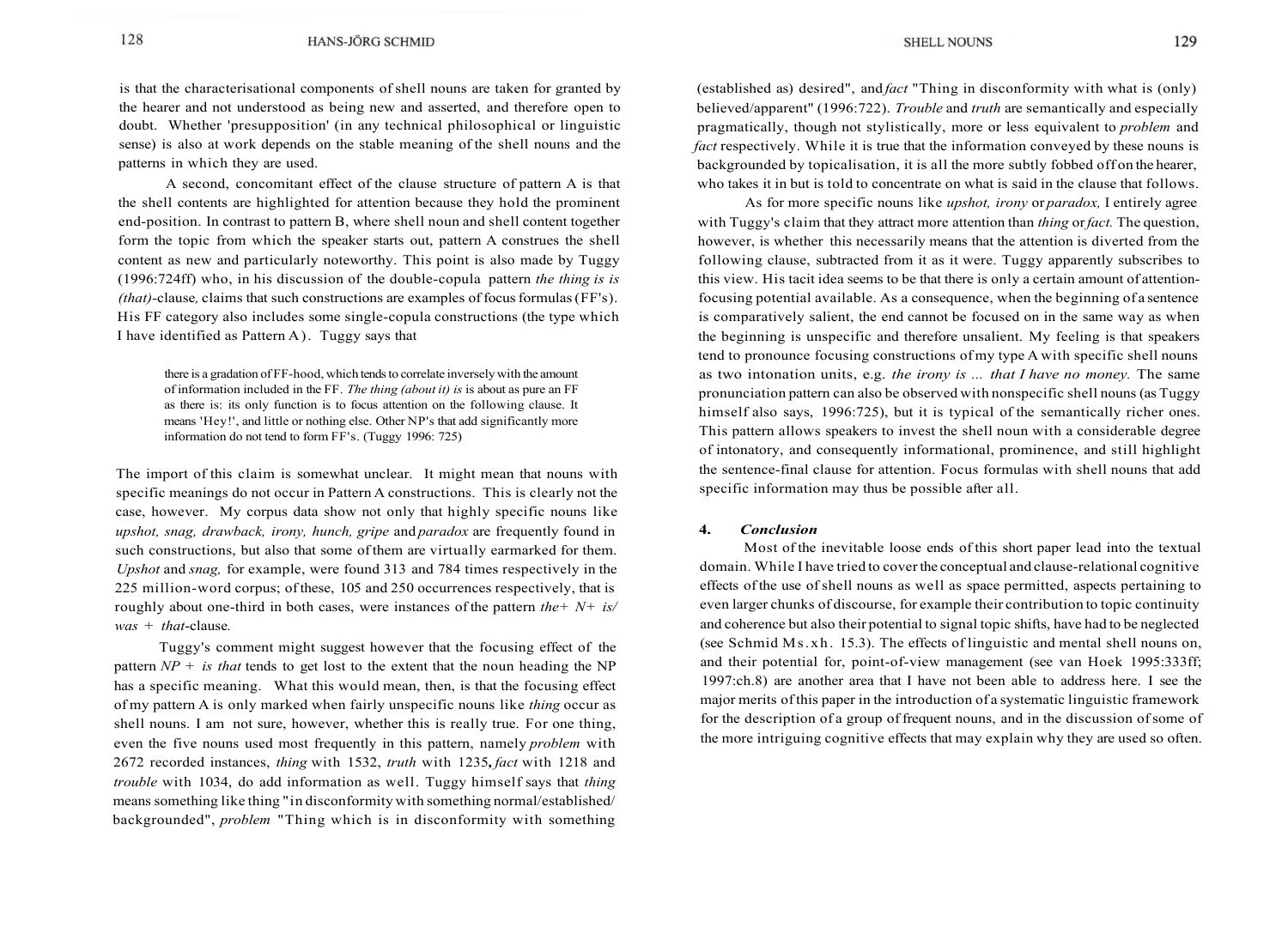130

Ariel, Mira. 1990. Accessing NP Antecedents. London: Routledge.

- Asher, Nicholas. 1993. Reference to Abstract Objects in Discourse (= Studies in Linguistics and Philosophy 50). Dordrecht: Kluwer.
- Bolinger, Dwight. 1977. Pronouns and repeated nouns. Indiana: Indiana University Linguistics Club.

Chafe, Wallace. 1994. Discourse, Consciousness, and Time. The flow and displacement of conscious experience in speaking and writing. Chicago & London: The University of Chicago Press.

- Chalker, Sylvia. 1996. Collins Cobuild English Guides 9: Linking Words. London: **HarperCollins**
- Clear, Jeremy. 1993. "From Firth Principles. Computational tools for the study of collocation". Text and Technology. In honour of John Sinclair ed. by Mona Baker, Gill Francis & Elena Tognini-Bonelli, 271-292, Philadelphia & Amsterdam: John Benjamins...
- Fauconnier, Gilles. 1994. Mental Spaces. Cambridge: Cambridge University Press. [First published 1985 by The Massachusetts Institute of Technology]. -1997. Cognitive Mappings for Language and Thought. Cambridge: Cambridge University Press.
- Foley, William A. & Robert D. van Valin. 1985. "Information packaging in the clause". Language Typology and Syntactic Description. Vol. I: Clause structure ed. by Timothy Shopen, Cambridge: Cambridge University Press.
- Francis, Gill. 1986. Anaphoric Nouns (= Discourse Analysis Monographs 11). Birmingham: University of Birmingham Printing Section.

-1994. "Labelling discourse: an aspect of nominal-group lexical cohesion". Advances in Written Text Analysis ed. by Malcolm Coulthard, 83-101, London: Routledge.

- Givón, Talmy. 1990. Syntax: A functional-typological introduction vol.2. Amsterdam & Philadelphia: John Benjamins.
- Gundel, Jeanette, Nancy Hedberg & Ron Zacharski. 1993. "Cognitive status and the form of referring expressions in discourse". Language 69.274-307.
- Halliday, Michael A.K. 1994. An Introduction to Functional Grammar, 2nd ed. London: Edward Arnold.
- & Ruqaiya Hasan. 1976. Cohesion in English. London & New York: Longman.
- Horie, Kaoru. 1991. "Cognitive motivations for event nominalizations". Papers from the 27th Regional Meeting of the Chicago Linguistic Society, Part One: The General Session ed. by Lise M. Dobrin, Lynn Nichols & Rosa M. Rodriguez, 233-245, Chicago: Chicago Linguistic Society.
- Ivanic, Roz. 1991. "Nouns in search of a context: A study of nouns with both open- and closed-system characteristics". International Review of Applied Linguistics in language Teaching 2.93-114.
- Langacker, Ronald W. 1987. "Nouns and verbs". Language 63.53-94.
- -1991. Foundations of cognitive grammar. Vol II., Descriptive application. Stanford: Stanford University Press.
- Leech, Geoffrey N. 1981. Semantics. The study of meaning 2nd ed. Harmondsworth: Penguin.
- Leisi, Ernst. 1975. Der Wortinhalt. Seine Struktur im Deutschen und Englischen 5. Aufl., Heidelberg: Winter.
- Lipka, Leonhard. 1992. An Outline of English Lexicology 2nd ed., Tubingen: Niemeyer.
- Lyons, John. 1977. Semantics Cambridge:Cambridge University Press
- Quirk, Randolph, Sidney Greenbaum, Geoffrey Leech & Jan Svartvik. 1985. A Comprehensive Grammar of the English Language. London & New York: Longman.
- Schmid, Hans-Jörg. In press. "Constant and ephemeral reification: thing, problem and other 'shell nouns'". Proceedings of the 16th International Congress of Linguists, Paris, 20-25 July 1997 ed. by Bernhard Caron, CD-ROM, Amsterdam: Elsevier.
- Ms., The thing is. Abstract nouns as conceptual shells. Habilitationschrift, Munich.
- Sinclair, John McH. 1990. Collins COBUILD English grammar. London & Glasgow: Collins.
- Talmy, Leonard. 1991. "Path to realization: A typology of event conflation". Proceedings of the Seventeenth Annual Meeting of the Berkeley Linguistic Society ed. by Berkeley Linguistic Society, 480-519, Berkeley: Berkeley Linguistic Society.
- Tuggy, David. 1996. "The thing is is that people talk that way. The question is is Why?". Cognitive linguistics in the redwoods ed. by Eugene H. Casad, 713-752, Berlin & New York: Mouton de Gruyter.
- Ungerer, Friedrich & Hans-Jörg Schmid. 1996. An Introduction to Cognitive Linguistics. London: Longman.
- van Dijk, Teun & Walter Kintsch. 1983. Strategies of Discourse Comprehension. New York: Academic Press.